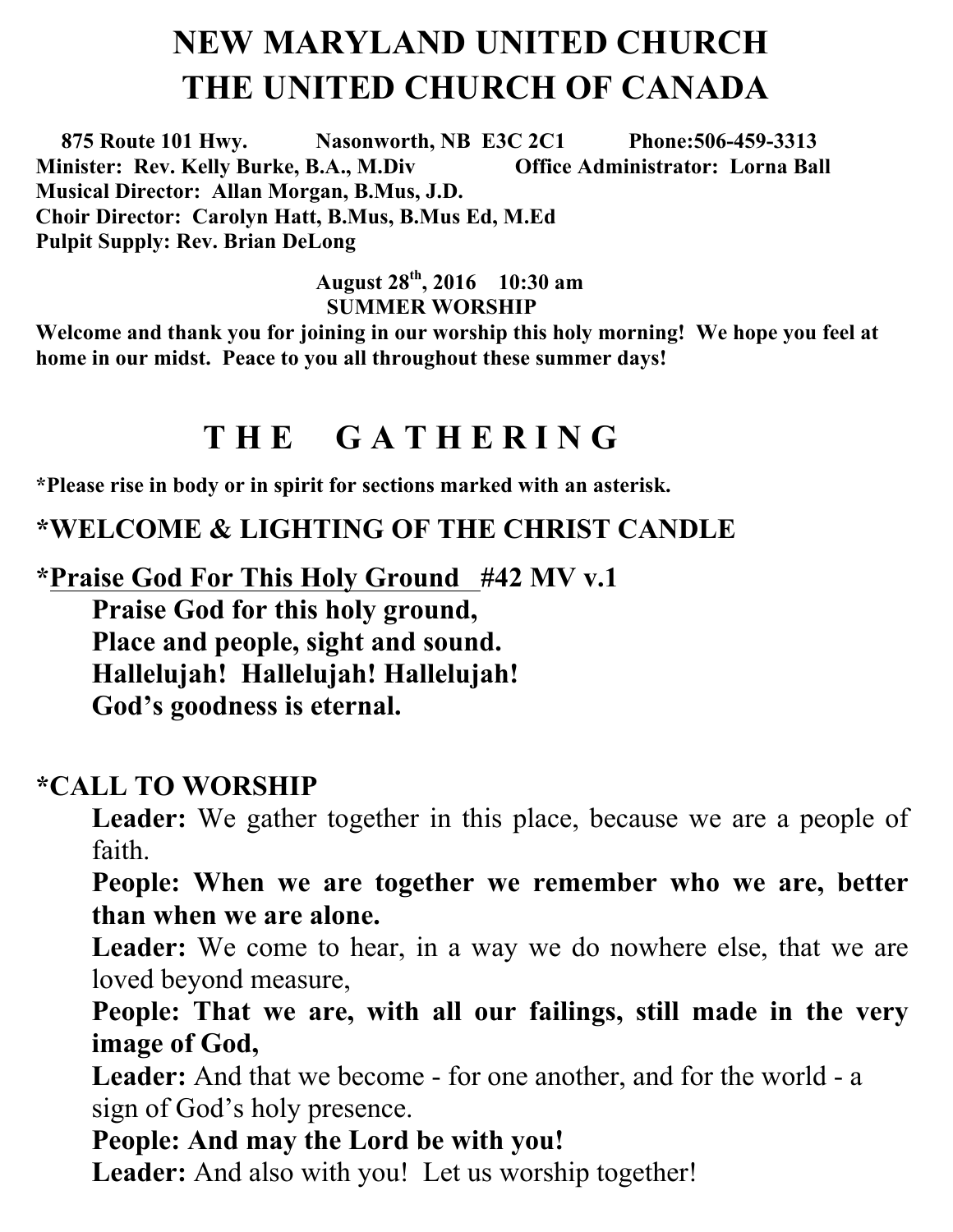#### **\*HYMN#12MV Come Touch Our Hearts**

#### **OPENING PRAYER ENDING WITH THE LORD'S PRAYER:**

In the gathering of community, in acts of kindness and daring rebellion, in the face of a stranger and in the story of a friend, you are with us O God, and we are not alone. May we recognize and respond to your holy presence in the most surprising of ways. This we ask in the name of Jesus, God-with-Us, who taught us to pray, saying:

**Our Father who art in heaven, Hallowed be thy name. Thy kingdom come, Thy will be done, On earth as it is in heaven. Give us this day our daily bread, And forgive us our trespasses, As we forgive those who trespass against us. And lead us not into temptation, But deliver us from evil, For thine is the kingdom, the power and the glory, For ever and ever. Amen.**

## **T H E W O R D O F G O D**

**THE SCRIPTURE LESSONS:** 

**Responsive Psalm VU 794-795 (Part 2) Luke 12: 49-56**

**SERMON** *Jaded Is Not a Type of Jewellery*

**\*HYMN #421 (VU) Lead On, O Cloud of Presence**

### **T H E R E S P O N S E THE ANNOUNCEMENTS**